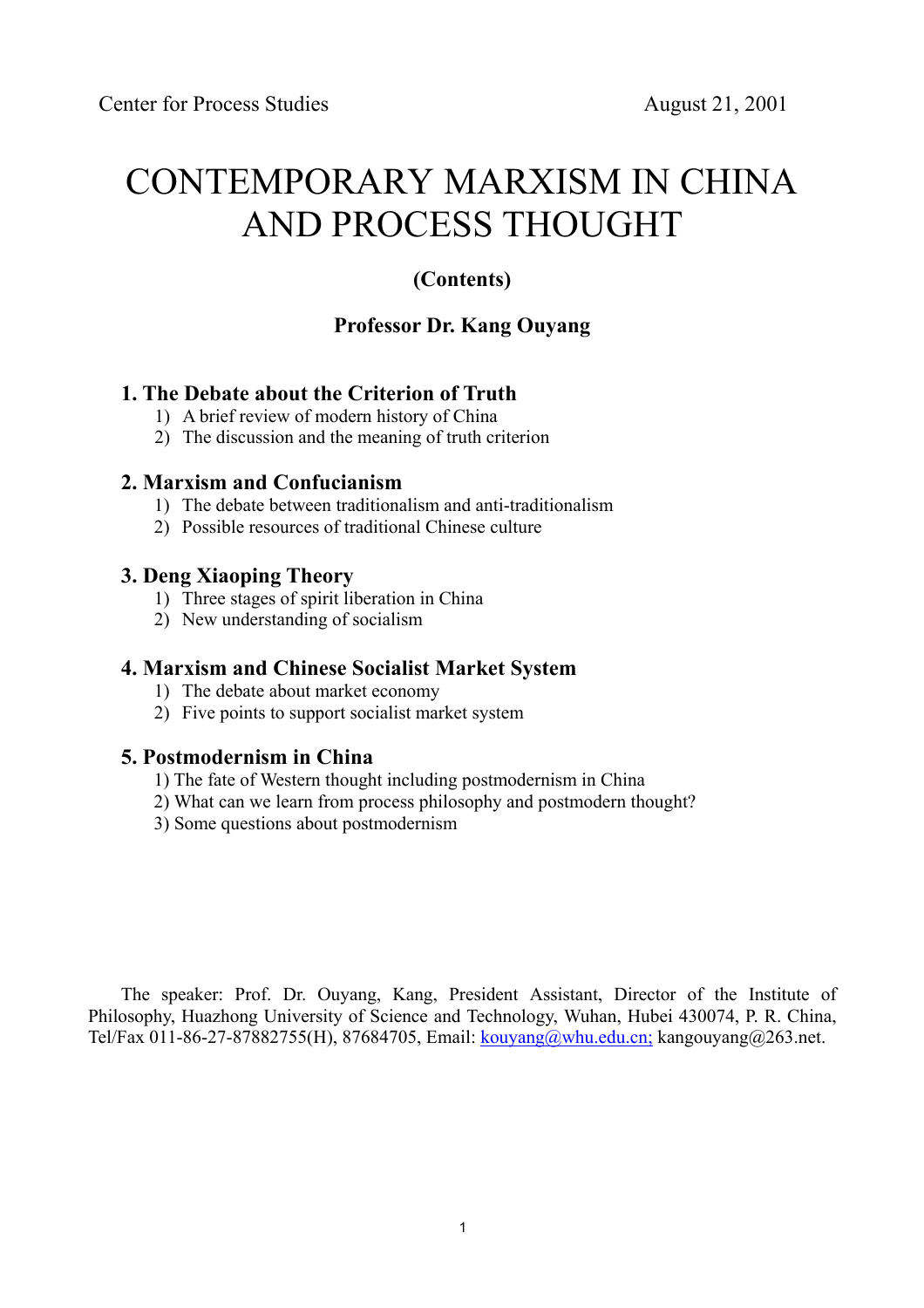# CONTEMPORARY MARXISM IN CHINA AND PROCESS THOUGHT

## **Professor Dr. Kang Ouyang President Assistant Huazhong University of Science and Technology P. R. China**

 This paper will focus on the following areas and problems: the debate about the criterion of truth; Marxism and Confucianism; Deng Xiaoping's theory; the socialist market economic system; and process thought. In what follows, I will give an outline for each of these issues, and would be glad to fill in the details in our discussion.

#### **1. The Debate about the Criterion of Truth**

 Academically, the real development of Marxism in contemporary China started in 1978. This year, there is a warm discussion about the truth criterion. We called it a discussion about "practice as the only criterion of truth".

 Initially, the debate was related to the political struggle and the ideological debates within the Chinese Communist Party. Chairman Mao Zedong died in 1976, and the Cultural Revolution was officially declared to be ended. However, in ideology nothing seems to change much. The Chair of the Communist Party at that time was handpicked by Mao. As a way to maintain his position, he insisted on the position of "two whatever"s: (1) whatever policy decisions Mao had made must be firmly upheld; (2) whatever instructions Mao had given must be followed unswervingly. Hence, for the opposite faction, led by Deng Xiaoping who was purged by Mao in 1975, to come back to power it was necessary to break these "two whatever"s.

 On May 11, 1978, one important Chinese newspaper, *Guangming Daily*, published an article entitled "Practice Is the Only Criterion for Judging the Truth". The paper was signed by "the Special Commentator" but was actually written by a philosopher in Nanjing University. The article argued that for all forms of knowledge, including Marxism, their nature of truth must be judged and proved by practice. This paper was widely echoed and provoked lively discussions in China. Innumerable papers and books about the issues raised by this paper were published, and a great number of academic conferences were held with the same regard. In the end one consensus was achieved--that it is practice, not Mao's words, that can tell us what is right and what is wrong. The immediate consequence of this great debate was that the advocates of the "two whatever"s lost their power, and Deng Xiaoping regained his power, and started the Chinese economical reform. In contrast to the "two whatever"s, Deng's motto is "it does not matter whether a cat is black or white; as long as it can catch mice, it is a good cat".

 However, the debate has had far-reaching influence on Chinese social science, in particular, on the study of Marxism itself. Since the communist party came to power in 1949, Marxism, and its Chinese representative, Mao Zedong's thought, have been regarded as absolute, and the completed truth system. Only political leaders--actually only Mao himself--could establish new truth and develop Marxism. Any question and criticism put to Marxism and Mao's theory was regarded as a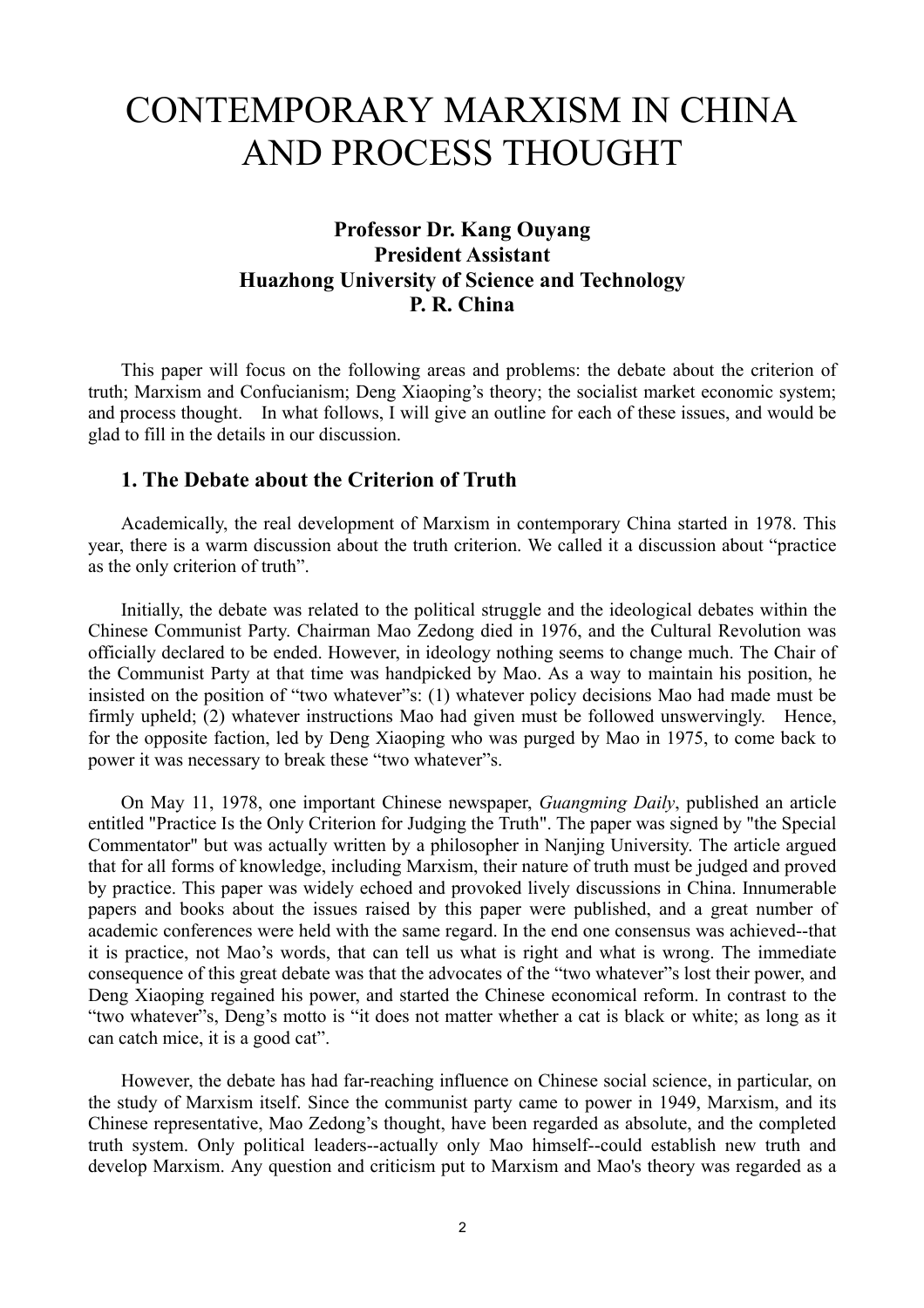political challenge. For Mao, the most important thing that Marxist philosophy can teach is its theory of class struggle and the theory of proletariat dictatorship. Mao's philosophy actually became a kind of "Struggle Philosophy."

 Now the debate about the criterion of truth and the establishment of *practice* as the criterion broke this myth of Marxism and of Mao's theory. Marxism became a subject that could be reflected, examined, renewed, and developed. It paved the way for contemporary China's economical development, and it also paved the way for any possible new contributions to Marxism. Since 1978, however, Marxist research has won a relatively independent academic position and achieved much valuable theoretical progress. Because of the time is limited, I will not list all achievements here. If you are interested to know the details, you may find that in my papers and other places.

#### **2. Marxism and Confucianism**

 How should Marxism deal with its relationship with the traditional Chinese value system? This is an important problem to Marxist studies in China.

 From the historical angle, the controversy between traditionalism and anti-traditionalism has been hot in modern China for many decades. Since the New Cultural Movement of May 4, 1919, anti-traditionalism was the main trend. To some, revolution means rejecting traditional Chinese culture, especially Confucianism. Mao Zedong was deeply influenced by traditional Chinese culture in his early years. But one of the most important aims of his Cultural Revolution was to get rid of Confucianism, even *all* traditional Chinese culture. Traditional Chinese culture is regarded as an obstacle to China's modernization. Others looked down upon Chinese philosophy, and believed that Chinese philosophy was not mature, without logic. They only admired Western civilization and philosophy. Meanwhile, the more traditionally-minded scholars insisted that Chinese culture and philosophy should be the mainstream in China. After long discussion, now almost all Chinese philosophers realized the necessity of *combining* Marxism and traditional Chinese culture.

Now the problem is what can we learn from traditional Chinese culture and philosophy? Here we briefly list some of the areas:

 A. The idea of the unity of Man and Heaven (Nature). Now our entire world is deeply involved in the ecological controversy surrounding the relationship between Man and Nature. But to find possible ways to achieve a harmony of man and nature has been, from the beginning, a basic theme in traditional Chinese philosophy. Chinese philosophers insisted that nature is not to be regarded as the slave of man but the equal partner in human life and in the formation of his/her humanity. Man should stay on good terms with nature. To protect nature is to protect the necessary environment of human life. Traditional Chinese philosophy is full of ecological insights and anticipations. The same ecological concerns can be found in Karl Marx's *Economic and Philosophical Manuscripts* (1844).

 B. The outlook and method of the Mean (Zhong Yong). The Mean, also called as "Impartiality" or "the Doctrine of the Mean," is the Middle Way. Epistemologically, the method of the Mean seeks to master the object in a complete and rounded way by avoiding any kind of extreme, excess, and partiality. In the context of social life, the Middle Way prescribes that each human being should form his own judgment regardless of the opinions of others.

 C. Harmony among the peoples. Chinese philosophy emphasizes peace and harmony among peoples and condemns irrational and unnecessary conflicts and unjust wars. Chinese philosophers insisted that human beings should respect and help each other. And their harmonious relationship is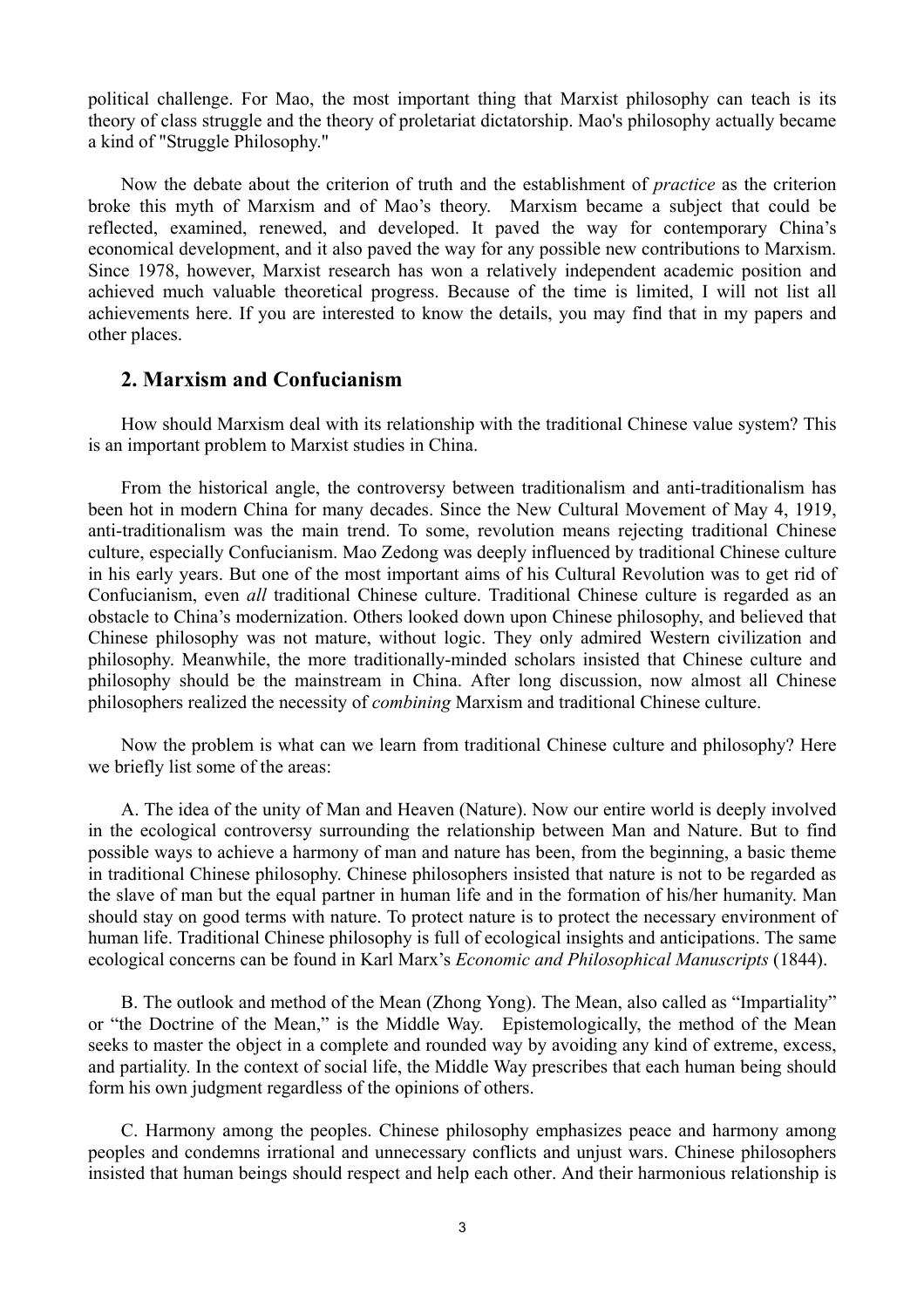to be based on the common understanding of virtues. The rulers should treat their people as they treat their children. Showing respect to the old and protecting the young were regarded as the basic virtues in ancient China. The traditional Chinese virtues have their contemporary meanings in today's human life and should become the intrinsic content of Marxist ethics.

 Recently there have been heated discussions on Asian Values in the East and the West as well. Behind the various understandings of the concept of Asian Values, we may find that one central topic is to explain the meaning of traditional Asian values. It is generally agreed that Confucianism is the main core of Asian values, which include, in particular, "Family Values." Many Chinese philosophers believe that the teachings of traditional Chinese philosophy could still be applicable to human life today.

#### **3. Deng Xiaoping Theory**

 Deng Xiaoping Theory has been regarded as continuity and the new stage and new outlook of Marxist philosophy in contemporary China. It is the guiding ideology in building Socialism with Chinese characteristics.

 I think that the most important contributions of Deng Xiaoping Theory lie in the liberation of the human spirit in contemporary China. The core of Deng's theory is "emancipating (liberating) the mind" and "seeking truth from facts". Seeking truth from facts is the quintessence of Marxism-Leninism and Mao Zedong Thought. Deng emphasized this in 1978 and used it to counter the "two whatever"s and opened up a new area for China. It was called the first Spirit Liberation Movement in China. After the political incidents in 1989, there were some arguments about where China should go, especially whether China should continue its reform and its open policy. Deng stressed again the emancipation of the mind in his trip to South China in 1992. This affirmation cleared up many important misconceptions of Socialism, and advanced the reform to a new stage. This was called the second Spirit Liberation Movement that initiated the socialist market system in China. After Deng's death, there have been some debates regarding Deng's theory and practice. The Secretary-General Jiang Zemin and the central committee of CPC stressed these two aspects again in its 15th National Congress in September 1997. This was regarded as the third Spirit Liberation in today's China.

 Another of Deng Xiaoping's important contributions to Marxism has been to establish a new criterion for socialist theories. He claimed that the fundamental questions we should ask about socialism are what socialism is and how to build it. He raised three fundamental criteria for judging things: whether it is favorable to promote the growth of the productive forces in a socialist society, whether it is favorable to increase the overall strength of the socialist state, whether it is favorable to raise the people's living standards. The criteria were called the "three favorable"s. By these three value criteria, people could actually evaluate all social policy and social administration and judge between right and wrong and between good and bad.

Recently, President Jiang Zemin stressed that the Chinese Communist Party should be able to be "three representatives": representing the most advanced social productive forces; representing most people's basic needs; representing the developing direction of advance in Chinese culture. He had a lecture in the conference for the 80<sup>th</sup> celebration of Chinese Communist Party and said that the CPC will allow private productive owners to become members of the Communist Party.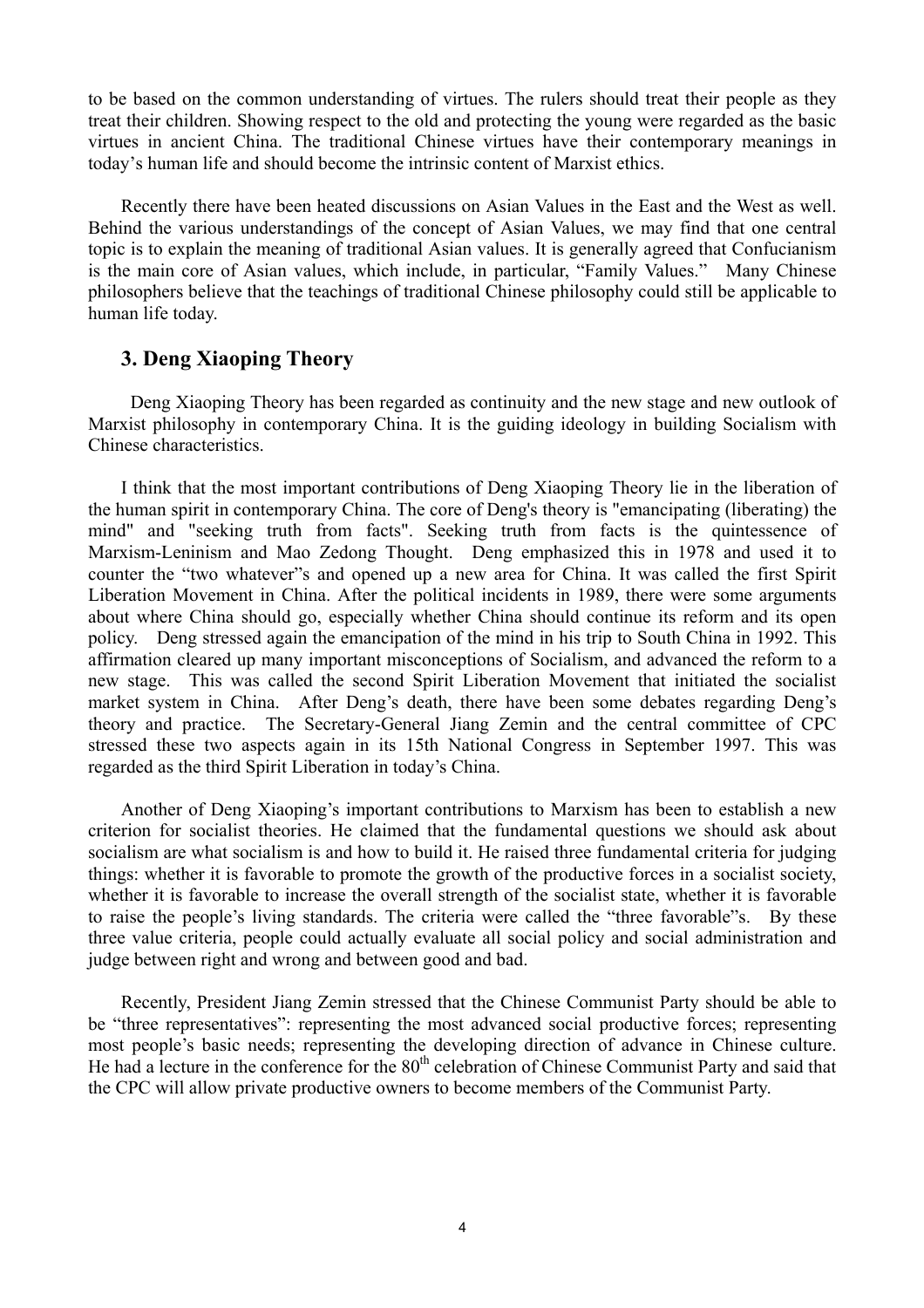#### **4. Marxism and Chinese Socialist Market System**

 One special problem facing Chinese Marxists is how Marxism answers the challenges from the construction of the Socialist market economic system in China. In the past 20 years, the economic system in China has been changed from a central planning system via a planned commercial system to a Socialist free market system. The economy has developed rapidly. But the problem is whether Marxism is combatable with a free market economic system.

 We think that the socialist market economy is both a heritage and a development of Marxist economics. In our prior understanding of Marxism, socialism is the opposite of capitalism. The basic nature of capitalism is private ownership, free market economic system, and wealth distribution according to capital ownership. As the opposite of capitalism, the basic nature of socialism lies in the public ownership of capital, a planned economic system, and wealth distribution according to work. The former Soviet Union, some Eastern European countries, and China had tried for many years to follow these instructions about socialism and the consequence is not good at all. This situation made the Chinese Communist Party re-think and re-understand Marx and Engels, especially their ideas in their later years. If one inquires more deeply into why they contrasted socialism with capitalism, one will discover that in their understanding, the highest goal of socialism is to create the higher productive forces, to get rid of social inequality, to destroy poverty, and to make all social groups richer. Socialism is thus a more advanced system than capitalism. But these ideas are not easy to actualize. Each country has to find its own effective and possible way according to its own history and reality. Only when your socialist theory succeeds, can your socialist theory be proved to be true socialism, and your practice be accepted and followed by your people. Otherwise socialism will have no reason and no power to attract the people. Here we should insist that practice is the only criterion to judge the truth of socialism and the truth of Marxism.

The Chinese socialist market economic system is based on following arguments.

 1). Marxist socialism is not a kind of dogma but an active and practical movement. The highest goal of socialism is to develop productive forces in the most effective way. The basic doctrine of socialism is to enrich all members of society. To meet these purposes, the development models of socialism in the world are not universal or unique but variable and multiple. In different countries, socialism should find different models and different ways. This is the necessary way to realize and to develop socialist theory.

 2). The Market, as an economic form, is neutral to political and ideological systems. Market systems not only belong to capitalism but can also be used by socialism. Today's world is basically a global market economic system. Any individual country should consciously join in the world market system if they want to become a member of international society rather than being isolated. This is the same with China.

 3). It is impossible to finish the transition from capitalism to communism in one step. There are some middle stages between them. Socialism is a middle stage in the transitional process. It should contain the characteristics of these two societies.

 4). The Socialist free market system with Chinese Characteristics is a new development of Chinese Marxism. On the one hand, it insists that the highest aims of socialism are to develop the productive forces and to enrich people's lives to the greatest extent. On the other hand, it fits with the down-to-earth situation of contemporary China.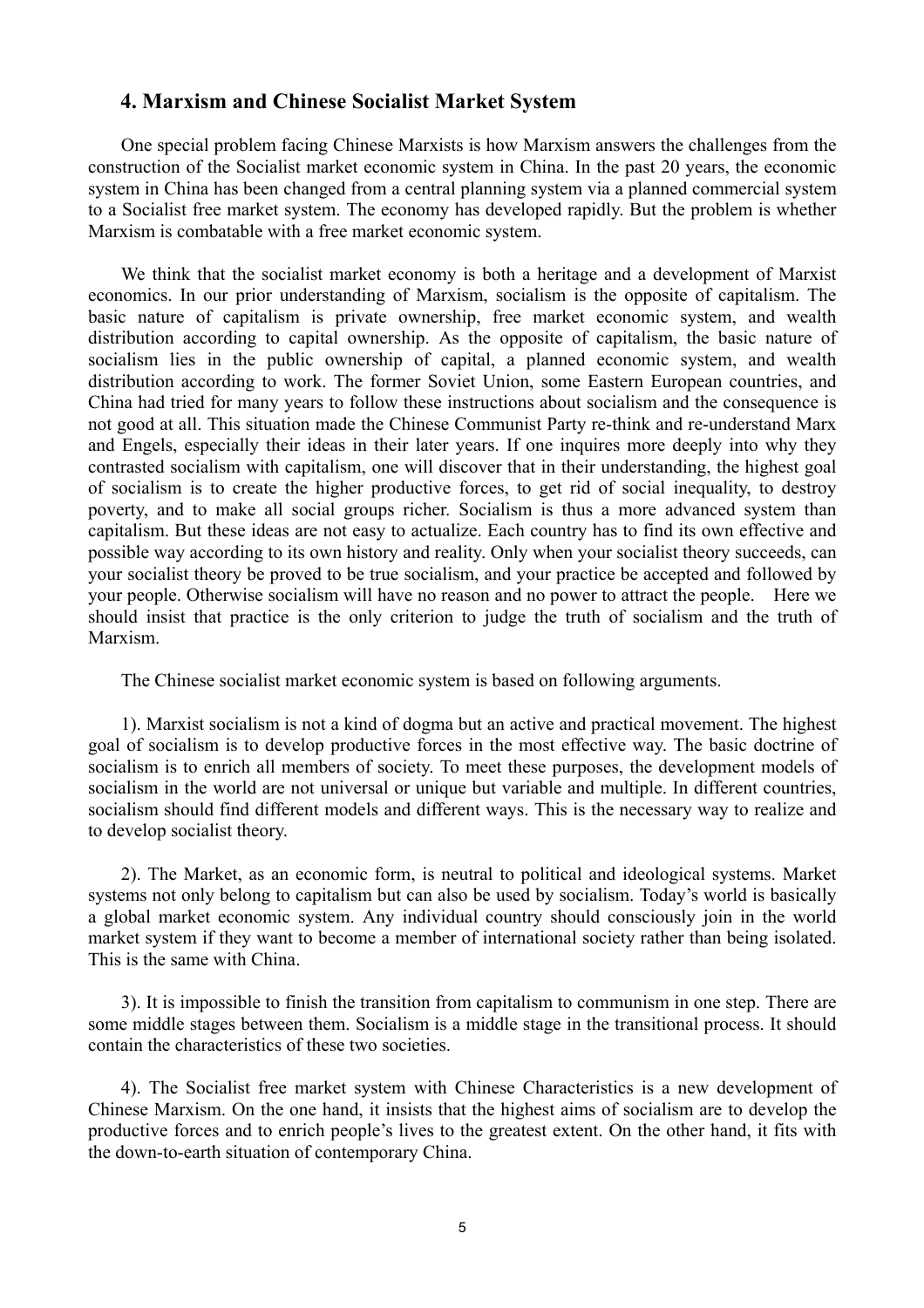5). It has been proven through many years' unsuccessful practice before 1978 in China that the pure central planning economic system was a way neither to develop productive forces nor to raise the people's living standard. The fastest continuous economic development in China since 1978, especially since 1992, has strongly proved the benefits of the socialist market system.

#### **5. Postmodern Thought in China**

#### **1) The fate of Western thought including postmodernism in China may be divided into two periods since 1949.**

The first stage is 1949 to 1978. Since 1949, almost all Western thought and philosophies have been criticized and refused as a part of capitalist spirit in China—including Professor Whitehead and process thought. Chinese readers can only learn Western philosophy as a kind of "opposite text reading materials" in some special informally published books.

The second stage started in 1978; the attitude to Western philosophy and culture has been greatly changed. Western cultures and Western philosophies were introduced into China more and more, and their influence has greatly increased. Since the 1990's, postmodernism attracted more and more attention from Chinese scholars. But many Chinese scholars only know Derrida, Foucault, Lyotard, and so on, and their *deconstructive* postmodernism. That really caused some misunderstandings of postmodernism. However, Professor Zhihe Wang and his colleagues have done very important work to introduce the views of *constructive* postmodernism into China and have played very active and positive roles in the spread of postmodernism in China. The publishing of several books and papers on constructive postmodernism in the middle of 1990s was one of the most important effects.

However, there are still different kinds of attitudes to postmodernism. Some scholars still hold very sharp and strong critical attitudes toward postmodernism and publish papers criticizing postmodernism—*including constructive* postmodernism. However, more and more Chinese scholars hold more open and rational attitudes to postmodernism and try to understand it better in order to get some enlightenment from postmodernism and postmodern movements.

I myself noted the influence of postmodernism recently and tried to get some enlightenment from it in order to develop my own philosophical thought. There is a chapter on postmodern social sciences in my book titled Philosophy of Humanities and Social Sciences. The book will be published very soon. One of my papers on that topic may have been published by now in China.

However, though my knowledge of postmodernism is still very limited, postmodernism has become one of the hottest topics in China. I am sure that its influence will increase very quickly.

#### **2) What can we learn from process philosophy and postmodernism?**

First, we noted that many postmodernists have a very strong consciousness of social responsibility. They hold critical attitudes to the main trends of Western capitalist society, especially its evil sides and want to get rid of their negative functions for human life. They are deeply concerned about the fate and the future of human beings. They give many useful suggestions in order to help society to develop itself in a more rational direction and with a better way. The main trend of western society may not like the critical voice of postmodernism, but postmodernism may really help societies to know their own problems and develop themselves better on their way to the future.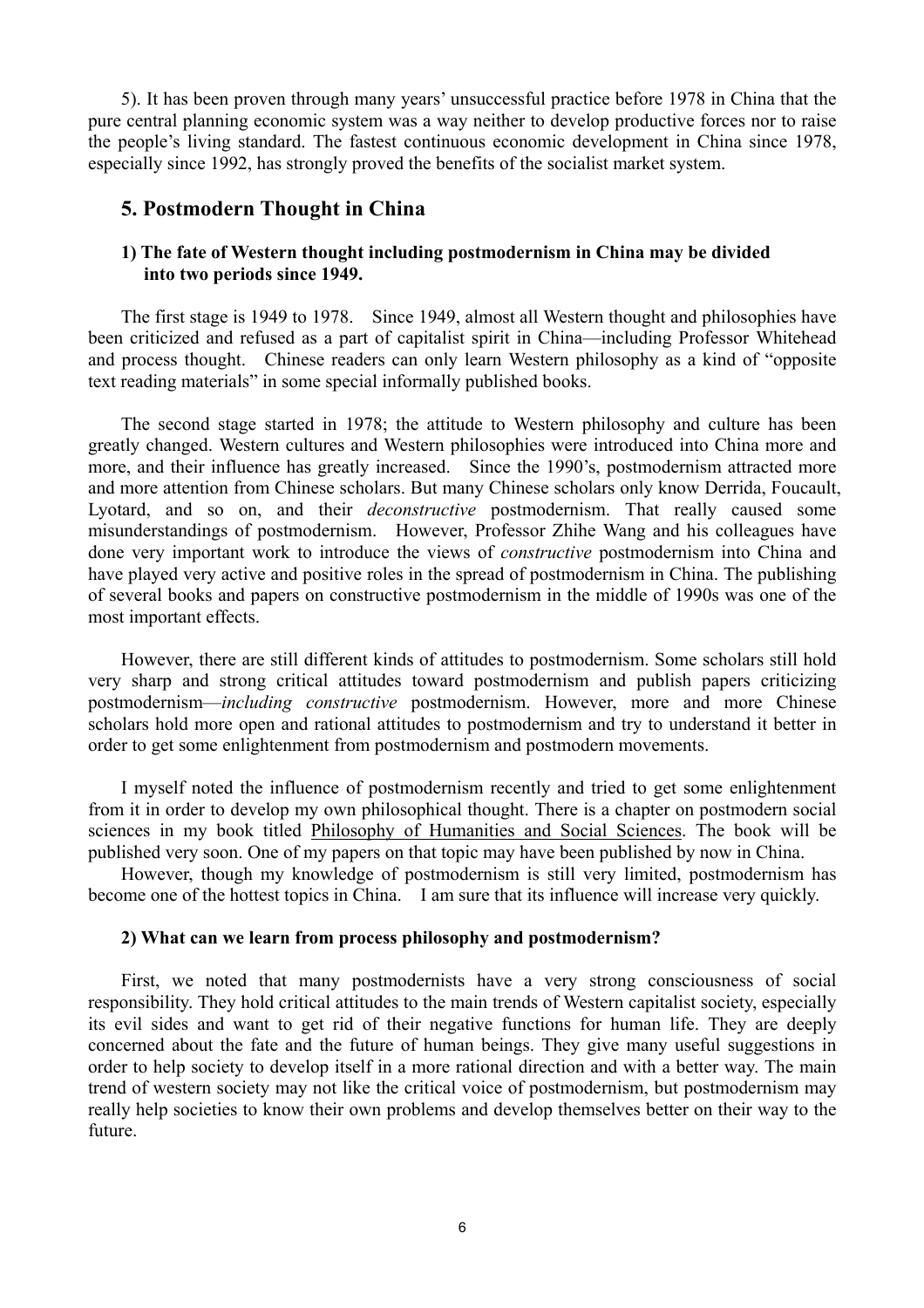Second, from the methodological angle, we can get much enlightenment from Process Philosophy. For example, Professor Whitehead and his colleagues paid very close attention to Values and stressed its special position in philosophical thinking. They asked us to understand the world as a whole and stressed the methodology of Holism. They emphasized original thought and especially the social origin of thought. They stressed the relationship, and especially the interaction and cooperation between, individuals. They stressed process, and thought of the world as a kind of evolutional development process. Though these thoughts belong not only to Whitehead and the other process thinkers, Whitehead and his colleagues have made special and important contributions to these aspects; so their ideas certainly should be treated as one of most valuable resources. Actually, I do think that many of these thoughts are compatible with the new understanding of Marxism, especially Karl Marx's original and processive thought about human history.

Third, constructive postmodernists and their suggestions may hold great benefits for curing the modern illness, for reducing the possible negative functions of capitalism, and for preventing the possible disasters in a time of globalization. These ideas strongly urge us to construct a kind of new science that unifies the sciences and technology *with* humanism, to develop a kind of sustainable economy compatible with continuing economic development (Professor Cobb), to unify individuals and society in order to move beyond *absolute* individualism, to prompt the co-existence of different kind of cultures, to protect nature and to construct a harmonious world, and so on. Since the developing direction of western countries will continue to lead world development, it is certainly a positive contribution to the rational development of world civilization.

Fourth, postmodernism is helps the developing countries to understand Western society better and to make sure what is their own right way to go. Most postmodernists live in Western society and know the inner contradiction and conflicts of capitalism very well. While most of the developing countries are trying their best to learn from Western kinds of modernization, postmodernists have pointed out the problems of Western civilization. As Professor Griffin mentioned in his preface to the Chinese version of his book The Reenchantment of Science, "China may avoid the negative influence by learning the mistakes Western world has made and to be a real postmodern society actually."

Fifth, as a Chinese scholar, I especially noted that many postmodernists are very friendly to Chinese people and Chinese culture. The Center of Process Studies has set a good example in this regard. Many postmodernists stress the importance of Chinese culture in overcoming modern problems and trying to find enlightenment from traditional Chinese culture. This will certainly stimulate Chinese scholars to study their own traditional culture, to discover other possible resources, and to enlarge its influence in the further development of world culture.

#### **3). Some questions for postmodernism**

However, since postmodernism faces such a complex world and such varied processes, there are some questions that we need to think about and research more carefully.

First of all, is the *modern* spirit out of date? Is today's world *really* a *post*modern world? May we not say that modernity is still the right direction of today's world? Actually we may find that the whole world is still in its process of modernization. Both in reality and spirit they are the same. If this is true, how can we think about a realistic foundation of postmodernism?

Second, is postmodernism useful to the developing countries, like China? To what extent and to what degree it is useful? What are the universal meanings of postmodernism to today's world? Or is it only limited to some *developed* countries?